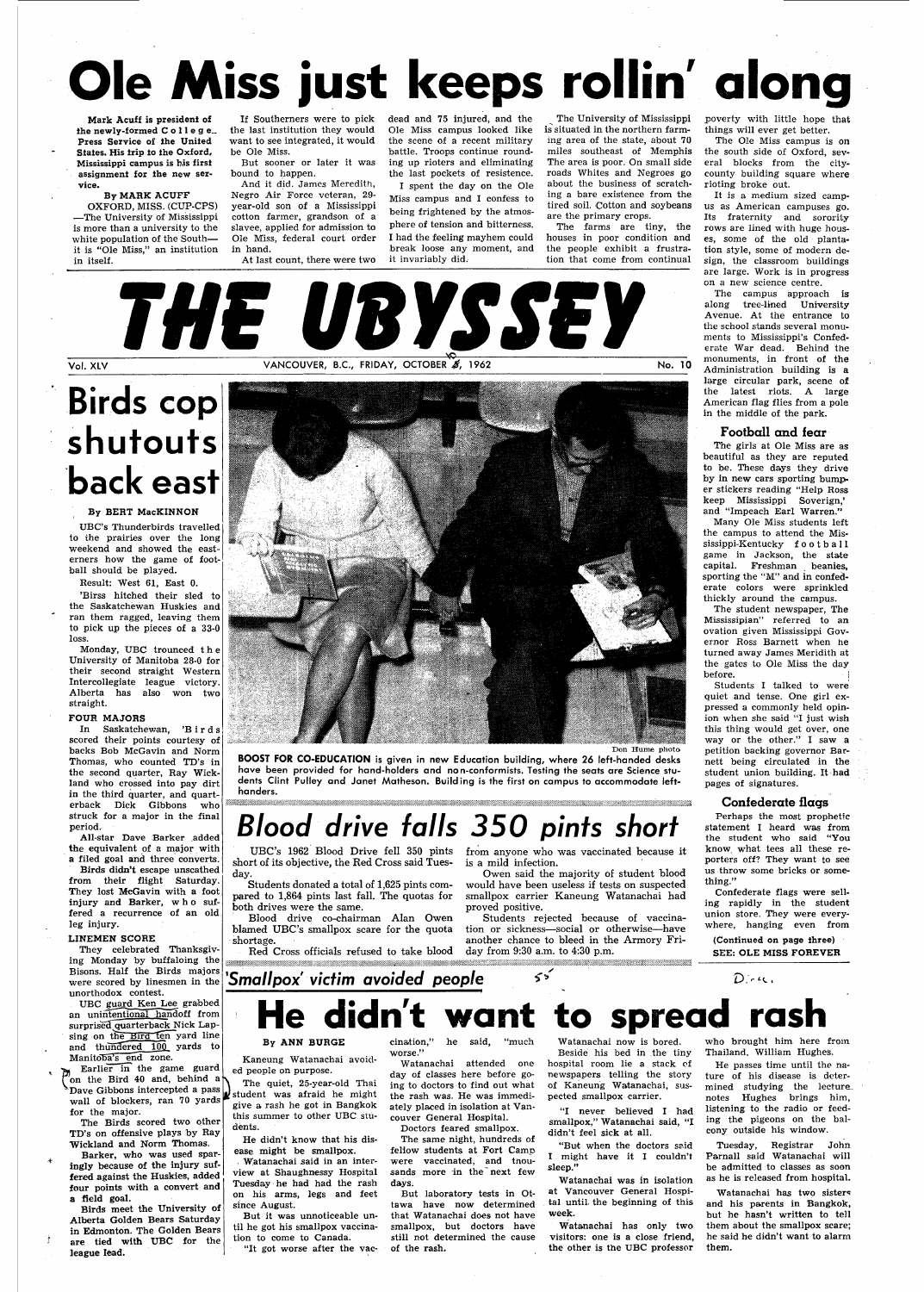### **EDITORIALS Freedom--- but watch what you say**

It is almost universally acknowledged that democracy is inefficient.

Totalitarianism, on the other hand, can be a highly efficient basis for political systems.

But democracy, because it respects the rights of individuals— their right to speak, hold opinions, believe in any or no religion, and do as they please within the limits of the law has been accepted by the western or "free" countries of the world.

It is frightening then to read the article from the New Democratic Youth newsletter reprinted below.

The RCMP, for efficiency's sake we have to suppose, is about the country again gathering information on students and their activities. The information, they say, is to be put in confidential files and used only to help in preventing disturbances by disruptive and subversive elements.

Supporters of these RCMP activities suggest that as long as no one has anything to hide and as long as information gathered is confidential, there can be no objection.

We agree, but say there is an inherent danger in this sort of activity.

Authorized as second class mail by the Post Office Department, Ottawa, and for payment of postage in cash.

Published three times weekly throughout the University year in Vancouver by the Alma<br>Mater Society, University of B.C. Editorial opinions expressed are those of the Editorial<br>Board of The Ubyssey and not necessarily those

Although the information is confidential

under the present government it may at some time in the future be made public—either because an agent speaks out, as below, or because of a Change of policy.

As with information gathered on students in the U.S. during the 1930's, the files now being compiled may be dredged up and used against innocent persons in the future.

Or activities which are not illegal now may at sometime in the future be illegal and this information used, if not for legal conviction, at least to defame the character of a particular individual.

We are in danger of placing ourselves in the same position as the U.S. Although there is "free speech" in the U.S., professors have to come to Canada for free speech.

The topic is of transcendent importance, and a portion of the student body must be aware of this.

Even here, now they have to watch what they say—as do students. Thus we have if not official, then actual infringement of freedom of speech.

At that time the student mind, such as it is, is directed to activities of quie a different nature

Democracy is inefficient and requires certain risks to be taken. One of those risks is to have enough confidence that Canadian citizens —and especially students—believe in the system and will defend it without the help of "undercover consciences."

## *THE UBYSSEY*

Winner of the Southam Trophy

| Edifor-in-chief: Keith Bradbury |  |
|---------------------------------|--|
|                                 |  |

| Editorial Assistant <sub>communitation</sub> continuum over Holding |  |
|---------------------------------------------------------------------|--|
| Critics Editor ___________________________ William Littler          |  |
|                                                                     |  |

Layout: Donna Morris.

Reporters and Desk: Rob Watt, Ian Cameron, Ann Burge, Derek Allen, Nicki Phillips, Greydon Moore, Al Harvey, Janet Matheson, Krishna Sahay, Graeme

Matheson, Heather Virtue, Shannon Pigott. Technical: Clint Pulley.

Sports: Glen Schultz, Bert MacKinnon, Janet Currie.

### **Letters to the editor**

## **Attendance measure of lazy minds**

Peter Stursburg will be speaking on campus at the end of this week on the Challenge of the Cold War, but the proportion of students in his audience will be negligible.

Stursberg, editor of a Canadian-American news service, is well qualified to speak.

Why, then, do we stay away in droves?

Because of the hour—8:15 p.m.—and the day—Saturday.

> A. I quit because I felt uncomfortable reporting on colleagues who trusted me. Although I recognize that the work was necessary, it caused great emotional strain.

Small wonder, then, that President John Macdonald can accuse us—as representatives of our society—of having lazy minds.

The Vancouver Institute, which sponsors Stursberg in the first of a year-long series of stimulating, topical lectures, has had a noticeable lack of success in attracting student audiences.

Since the Institute is granted free use of University facilities and draws most of its support from the adult academic community, it manages quite well without us.

> A special programme has been arranged between the Faculty of Commerce and Business Administration and the Institute of Chartered Accountants of British Columbia to enable students to obtain the dual qualification of B. Com. and CA. within six years after obtaining University Entrance standing.

But how much would our educational experience be enriched by attendance at, for instance, Dean F. H. Soward's yearly "Review of International Affairs," or President Macdonald's talk on "Higher Education: the way forward"?

The Institute has been operating since 1916 and over the years it has gone to considerable trouble and expense to attract speakers to UBC. Occasionally—as two years ago when James M. Minifie drew 3500 to the Armory—they attract a student audience, but for the most part only the more mature members of the community take advantage of this opportunity.

> The Institute of Chartered Accountants of British Columbia 530 Burrard Street MU 1-3262

It's about time we woke up.

So this Saturday take your date to hear Peter Stursburg, 8:15 in Buchanan 106.

You can always go to the party afterward.



The following interview of local university student actiformer RCMP agent appeared in the September issue "Viewpoint," the New Democratic Youth newsletter, "to dispel the myths created by the recent red-baiting by some ultra-righi forme r RCMP agents."

Q. How did the RCMP first approach you?

A. The RCMP got in touch with my father, and asked him about my participation in the local CUCND branch.

I went to the RCMP office worried that there might be trouble for me or my family.

They asked me why I was in CUCND. What were my personal convictions? Was I pro or anti-Communist? I said "anti." They asked me sbout some friends of mine and did I think they were communists? "No." How did I get involved in the CUCND? Was it a front? I didn't think so. And so on.

\* \* \*

Q. What were you asked to find out?

A. They asked me to help them get a clearer picture of

vities. This was presented as something that would help the m determine whether there was really any Communist participation in the CUCND and the New Party Youth, as had been maintained by MRA and other

rightists in town.

Q. Does the RCMP concern itself only with communists? A. With them, and with Trotskyites (e.g. Young Socialist Alliance), anarchists, radical right-wingers, and in fact any group that threatens violence and revolution. To this end, they exchange information with other police forces in the non-communist world; and they survey fairly impartially all political and pressure groups in the country by employing agents, who participate and then report on signs of these groups being infiltrated, or being in themselves totalitarian.

\* \* \*

Q. What did you find out? A. Quite a bit. For instance, I found out that most of the far-left activity at my and other universities is Trotsky-

je poznata za nastanom stanovni stanovni stanovni stanovni stanovni stanovni stanovni stanovni stanovni stanov

ite, not Stalinist communist. In the very biggest universities, there are some Stalinist communist clubs. They work especially on the New Party's and CUCND's newer members. \* \* \*

In the groups I belonged to, the control was definitely in moderate hands. Most of the trots were not actually students at the university, but attended meetings and had very few supporters in the college groups.

I found out what a very determined group the trots are, how dedicated'to Young Socialist Alliance, hard-working, and fanatically persistent they are. I also learned they had relatively few members, and I decided that an s.lert membership in any organization could thwart their subversion.

Q. Why did you quit the RCMP?

#### **AMS inspection best**

Editor,

The Ubyssey,

Dear Sir:



Representatives of the administration would inspect the accomodations and accept for listing only those that pass.

The next logical step is to recommend students stay only in inspected accomodation and would culminate in giving the administration the power to dictate in which houses students may or may not reside.

The alternative: leave the supervision of accommodation in the hands of the AMS; provide the inspectors (paid students) with a clearly defined list of minimum accommodation requirements. In this way the power will remain in student hands and can be revoked at any time.

> Yours truly, K. H. DAVIES J. E. COOPER



#### Have you considered combining your B.COM./C.A. training?

Students taking the B. Com./C.A. programme receive a salary from the C.A. firm employing them, and also have their instruction fees paid for them.

The combined B. Com./C.A. course should prove of particular interest to undergrads in the First or Second Year Arts and Science or Commerce; but all undergrads wishing further details of the course are cordially invited to attend a meeting on

#### **THURSDAY, OCTOBER 18 - 12:30 P.M.**

**Room 2239, Buchanan Extension Bldg.**